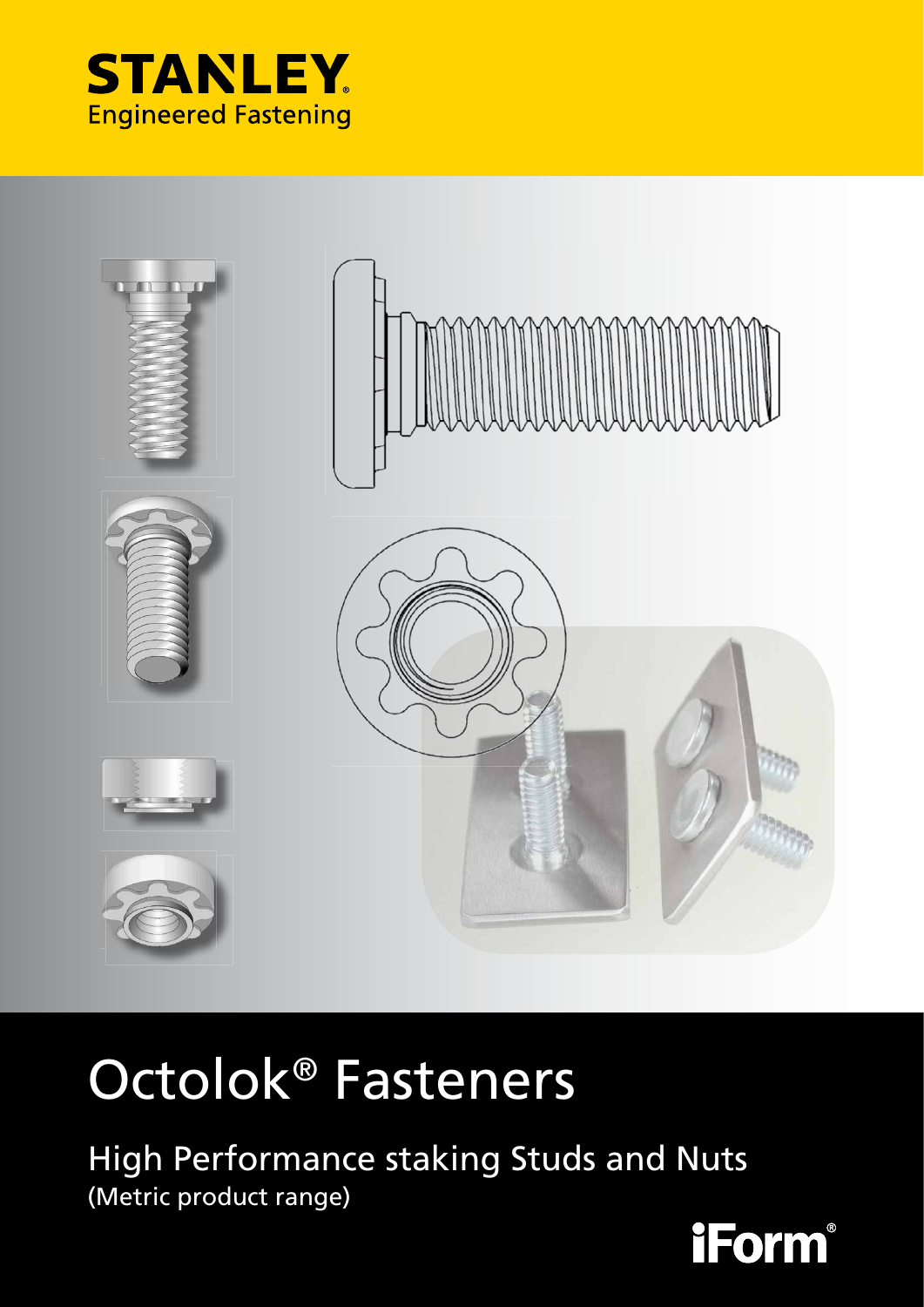# **Octolok® High Performance staking Studs and Nuts**

Octolok® studs and nuts are Grade strength fasteners designed to provide external or internal threads in the most demanding applications including light gauge sheet materials.

Octolok® fasteners improve quality & reliability, simplify production processes and reduce the cost of assembly. Octolok® fasteners can replace weld-studs and eliminate painting/plating costs.

Octolok® fasteners are placed into drilled or pre-punched holes of a specific diameter recom mended for each size fastener. A press applied force drives the 8 lobe forming feature into the application material forcing the material to flow into the fastener retention groove delivering excellent torqueto-turn performance whilst the retaining ring provides superior push-out values. Octolok® fasteners can be placed manually one at a time or the assembly process can be automated.

### **Octolok<sup>®</sup> 8 lobe symmetrical configuration Assembly Applications**

- Superior torque-to-turn & vibration resistance
- Increased push-out value performance
- Utilize existing 6 lobe clinch stud press/tooling

### **Installation can be automated**

• High speed installation reduces assembly cost

### **Heat treated to SAE standard/ISO class**

• High strength can allow reduction in fastener diameter for lower cost assembly

### **Available in imperial and metric sizes**

• Suitable for all markets - manufactured to customer requirements

### **Available in assorted coatings/finishes**

• Ready to use, no re-plating or painting required





Cross section of material flow after completed installation







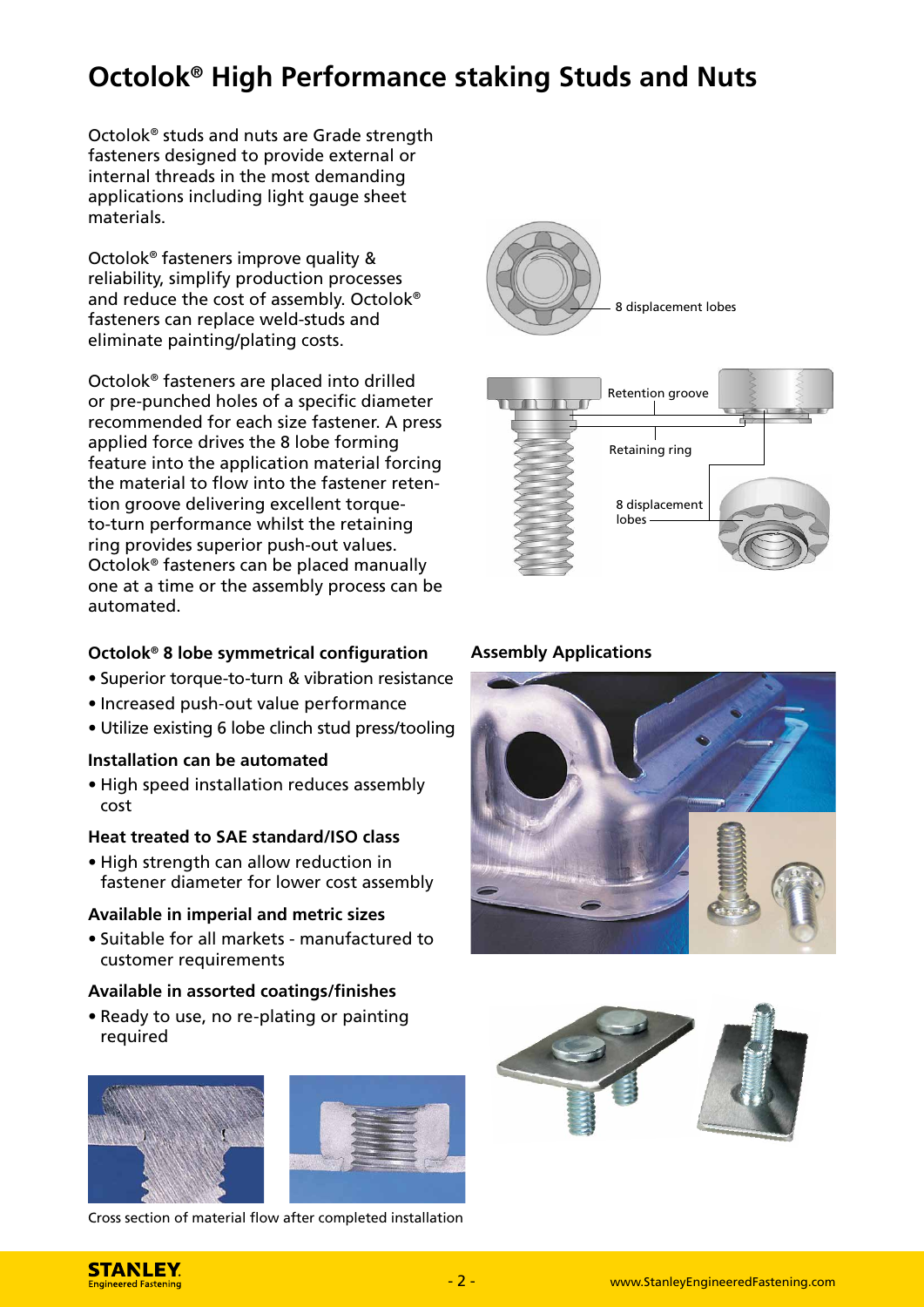# **Octolok® Studs Dimensional & Performance Data**





Material: Carbon steel ISO 898-1 Surface: as required

Underhead shape and dimensions controlled by manufacturer to meet performance requirements. Performance data shown are typical results obtained under laboratory conditions. Tests were conducted after staking studs into low carbon steel with a maximum hardness of Rockwell B70. It is recommended that each application be tested individually for precise values. For performance in materials other than steel, individual testing is a requirement. This data is not to be considered a specification.

Contact a STANLEY Engineered Fastening application specialist for design assistance.

| <b>Thread</b><br>Size* | øC     | D      | E    | Material<br><b>Thickness</b> | Recommended<br><b>Hole Size</b> |       | Approx.<br><b>Staking</b><br>Force | Approx.<br>Pushout | Approx.<br>Unsupported<br><b>Torsional</b><br>Resistance |
|------------------------|--------|--------|------|------------------------------|---------------------------------|-------|------------------------------------|--------------------|----------------------------------------------------------|
|                        | ± 0.25 | ± 0.13 | ref. | min.                         | min.                            | max.  | kN                                 | kN                 | <b>Nm</b>                                                |
| $M4 \times 0.7$        | 7.75   | 1.40   | 1.5  | 1.0                          | 4.68                            | 4.78  | 13.3                               | 1.07               | 4.80                                                     |
|                        |        |        | 2.3  | 1.5                          |                                 |       | 16.9                               | 2.33               | 5.01                                                     |
| M5 x 0.8               | 8.75   | 1.75   | 1.5  | 1.0                          | 5.68                            | 5.78  | 13.3                               | 1.12               | 4.00                                                     |
|                        |        |        | 2.3  | 1.5                          |                                 |       | 16.5                               | 2.28               | 10.73                                                    |
| M6 x 1.0               | 11.00  | 2.10   | 1.5  | 1.0                          | 6.68                            | 6.78  | 20.2                               | 1.46               | 7.69                                                     |
|                        |        |        | 2.3  | 1.5                          |                                 |       | 25.8                               | 2.63               | 15.22                                                    |
|                        |        |        | 3.4  | 2.3                          |                                 |       | 26.7                               | 4.92               | 15.22                                                    |
| M8 x 1.25              | 15.25  | 2.80   | 2.3  | 1.5                          | 8.68                            | 8.78  | 35.6                               | 2.47               | 26.78                                                    |
|                        |        |        | 3.4  | 2.3                          |                                 |       | 42.3                               | 6.27               | 40.06                                                    |
|                        |        |        | 4.6  | 3.0                          |                                 |       | 45.4                               | 9.33               | 40.06                                                    |
| $M10 \times 1.5$       | 19.75  | 3.50   | 3.4  | 2.3                          | 10.68                           | 10.78 | 66.7                               | 6.09               | 60.49                                                    |
|                        |        |        | 4.6  | 3.0                          |                                 |       | 73.4                               | 9.08               | 84.80                                                    |
| M12 x 1.75             | 20.00  | 3.80   | 3.4  | 2.3                          | 12.68                           | 12.78 | 73.4                               | 7.47               | 81.14                                                    |
|                        |        |        | 4.6  | 3.0                          |                                 |       | 77.8                               | 14.32              | 124.25                                                   |

all dimensions in mm \*Other sizes not shown may be available on request.

### **Octolok® Clinch Stud Staking Die - Dimensional Data**



all dimensions in mm